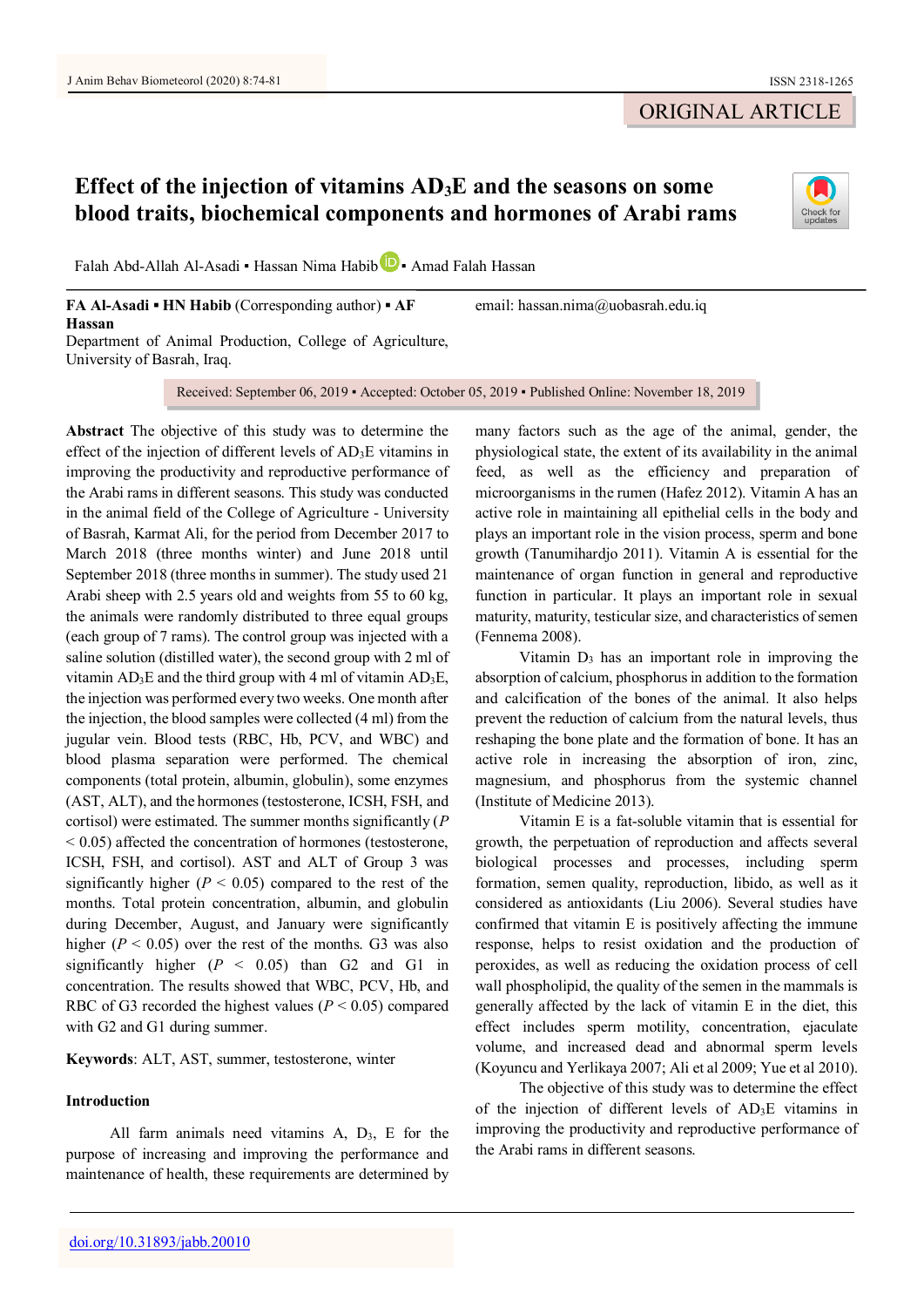#### **Materials and Methods**

# *Animals and management*

This study was conducted in the animal field of the College of Agriculture, University of Basrah, Karmat Ali, Iraq, for the period from December 2017 to March 2018 (three months winter) and June 2018 until September 2018 (three months in summer). Forty-five Arab rams aged 2.5 years and weighed from 55 to 60 kg have been used in this study. The animals were randomly distributed to three equal groups (each group of 15 rams). The control group was injected with a saline solution (distilled water), the second group with 2 ml of vitamin  $AD_3E$  and the third group with 4 ml of vitamin  $AD_3E$ . The injection was performed every two weeks and one month after the injection, the blood samples were collected (4 ml) from the jugular vein.

#### *Laboratory work*

Blood tests were carried out in 5 ml test-tubes containing gel. Blood samples tubes were transferred to the laboratory and blood tests were performed (RBC, Hb, PCV, and WBC), the serum was separated using a centrifuge at 3000 cycles/minute for 15 minutes. The serum was then filled with clean test tubes and kept in a frozen temperature of -16 ° C

until all the chemical components (Total protein, albumin, globulin) and some enzymes (AST, ALT) Using optical spectrometer and diagnostic kits produced by Randox UK. The hormones (testosterone, ICSH, FSH, and cortisol) were measured using a mini vidas kit manufactured by the French company BioMerieuxsa, and the kit was manufactured by the company itself. The means of maximum and minimum temperatures in the months of the experiment were shown in Table 1.

#### *Statistical analysis*

The obtained data were analyzed statistically using the SPSS (2013). Statistically significant differences were determined by the P<0.05 levels of significance. The general statistical model was:

$$
Y_{ijk} = \mu + T_i + M_j + TM_{ij} + E_{ijk}
$$

where:  $Y_{ijk}$ : the k<sup>th</sup> observation of the i<sup>th</sup> treatment, within the  $j<sup>th</sup>$  month;  $\mu$ : overall mean;  $T_i$ : the effect of the i<sup>th</sup> treatment (i=3); M<sub>i</sub>: the effect of the j<sup>th</sup> month (j=6); TM<sub>ij</sub>: the effect of the interaction between treatment and months;  $e_{ijk}$ : the experimental error, randomly and naturally distributed on all observations.

**Table 1** The mean, the maximum and minimum temperatures (°C) during the whole period of the study.

| Month  | Hot season |         |      |    | Month    |         | Cold season |      |
|--------|------------|---------|------|----|----------|---------|-------------|------|
|        | Maximum    | Minimum | Mean |    |          | Maximum | Minimum     | Mean |
| June   | 39.7       | 26.2    | 32.9 |    | January  | 17.7    | 6.8         | 12.2 |
| July   | 41.3       | 27.4    | 34.3 |    | February | 20.0    | 8.4         | 14.2 |
| August | 41.8       | 26.1    | 33.9 | 12 | December | 20.3    |             | 14.5 |

# **Results and Discussion**

Table 2 showed that the month has a significant effect  $(P < 0.05)$  on the concentration of testosterone and ICSH hormones. August recorded the highest significant increase (*P*  $\leq$  0.05) compared to the rest of the study months. In these hormones for all treatments, probably due to the hot climate that affects the reproductive capacity of rams, which depends mainly on the activity of the testes and the increased secretion of sex hormones (Olah et al 2013). These results are consistent with Tajajookeh et al (2007), AL-Damegh (2012), and Hashem (2014) in their study of different breeds of rams. On the other hand, the photoperiod has a direct effect on the hypothalamus by sending the pituitary into the pituitary gland to increase the secretion of the hormone ICSH, which stimulates LIDC cells to secrete the testosterone responsible for the generation of sperm (Bezerra et al 2009). The results of the study were consistent with Hassanin et al (2013) in their study of the Najdi and Heri breeds, demonstrating high levels of testosterone during the hot months and low levels during the cold months.

The results also showed a significant effect  $(P < 0.05)$ for injections of  $AD_3E$  on the concentration of testosterone and ICSH hormones. The concentrations of these hormones were significantly increased  $(P < 0.05)$  in the G3 treatment, (injection of 4 ml/head) of vitamin  $AD_3E$  compared to the G2 (injection 2 ml/head) and G1. The average concentrations of testosterone were 1.74, 1.8, 1.95 ng/mL and ICSH 0.53, 0.62, 0.71 ng/ml respectively. It has an active role in stimulating growth and perpetuation of reproduction and affects several biological activities and processes, including sperm formation, semen quality, reproduction, libido and increased sex hormones (Liu 2006).

The month has a significant effect on the concentration of FSH and cortisol hormones (Table 3; *P* < 0.05). July and August recorded a significant increase  $(P < 0.05)$  in FSH concentration compared to the rest of the months. This may explain the difference in the reproductive capacity of the rams between the months of the year, which depends mainly on the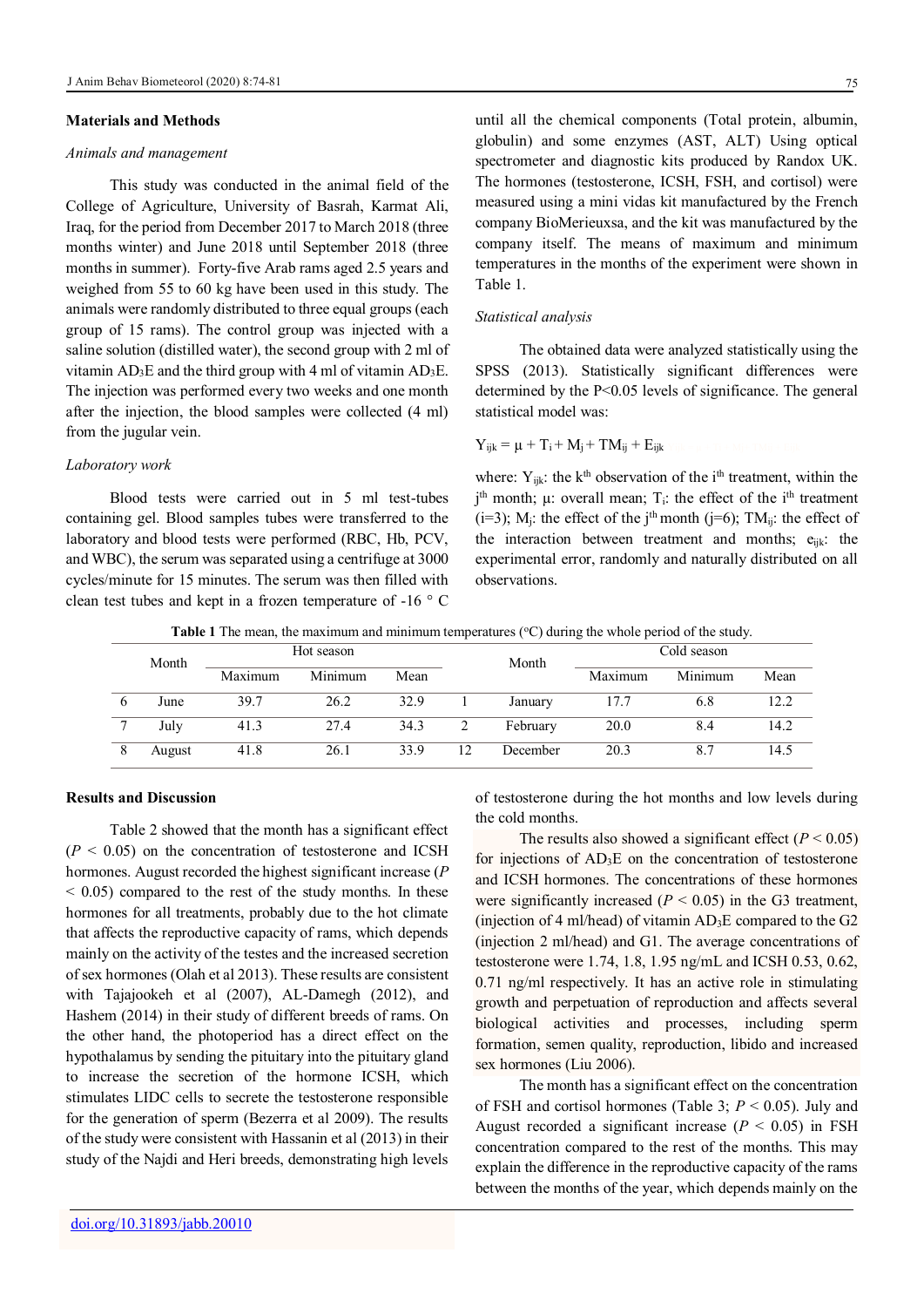activity of the testicles and the secretion of sex hormones and the increase in their secretion (Olah et al 2013). These results are in line with the findings of AL-Damegh (2012) and Hashem (2014) in their study of different rams. In addition, the July and August months were significantly  $(P < 0.05)$ higher than the rest of the months in the cortisol concentrations for all treatments. The values of cortisol were high during the summer, probably due to the animal's response to heat stress and increased excretion of the adrenal cortex (Marai et al 2009). These results are in line with Habeeb et al (2012) and Al-Samawi et al (2014) in their studies with goat and buffalo, which showed significant increases in cortisol levels during the summer compared to the winter. Results also showed a significant effect ( $P < 0.05$ ) of the injection of AD<sub>3</sub>E on the

concentration of FSH and cortisol. The FSH concentrations were significantly higher  $(P < 0.05)$  in G3 compared to the G2 and G1, this is maybe due to the fact that the vitamins AD3E have an active role in stimulating growth, the perpetuation of reproduction, and affect several activities and biological processes, including the production of sperm, sperm quality, reproduction, sexual desire and increase the secretion of sex hormones (Liu 2006). In addition, results showed that the average concentration of cortisol was significantly reduced (*P*  $< 0.05$ ) in G3 compared with G2 and G1. This may be due to the role of AD3E in reducing cortisol secretion as an attempt to reduce animal stress (Gupta et al 2005). The findings came in line with Yasothai (2014), which confirmed that these vitamins play an important role in reducing cortisol secretion.

**Table 2** Effect of season and injections with vitamin AD3E in the concentration of hormone testosterone and ICSH in serum ram

| $1.37 \pm 0.03c$<br>$0.42 \pm 0.02c$<br>January<br>February<br>$1.27 \pm 0.05d$<br>$0.53 \pm 0.01c$<br>$2.02 \pm 0.02a$<br>$0.56 \pm 0.02b$<br>June<br>Control<br>July<br>$1.83 \pm 0.02b$<br>$0.72 \pm 0.02a$<br>$G_1$<br>$2.53 \pm 0.08a$<br>$0.64 \pm 0.01a$<br>August<br>December<br>$1.45 \pm 0.02c$<br>$0.44 \pm 0.01c$<br>$1.74 \pm 0.42C$<br>$0.53 \pm 0.14C$<br>Mean<br>$1.29 \pm 0.01c$<br>$0.45 \pm 0.01c$<br>January<br>February<br>$1.27 \pm 0.02c$<br>$0.57 \pm 0.01$ b<br>$2.87 \pm 0.02a$<br>$0.62 \pm 0.03 b$<br>G <sub>2</sub><br>June<br>2 ml/head<br>$1.70 \pm 0.01$<br>$0.82 \pm 0.02a$<br>July<br>$2.72 \pm 0.03a$<br>$0.73 \pm 0.01a$<br>August<br>$1.38 \pm 0.04c$<br>$0.48 \pm 0.02c$<br>December<br>$1.83 \pm 0.48 B$<br>$0.62 \pm 0.11B$<br>Mean<br>$1.45 \pm 0.02c$<br>$0.48 \pm 0.01d$<br>January<br>February<br>$1.36 \pm 0.04c$<br>$0.57 \pm 0.01c$<br>G <sub>3</sub><br>$2.96 \pm 0.01a$<br>$0.69 \pm 0.02b$<br>June<br>4 ml/head<br>$1.55 \pm 0.02b$<br>$0.92 \pm 0.03a$<br>July<br>$2.82 \pm 0.05a$<br>$0.83 \pm 0.02a$<br>August<br>December<br>$1.57 \pm 0.03 b$<br>$0.53 \pm 0.01c$<br>$1.95 \pm 0.72$ A<br>$0.71 \pm 0.17$ A<br>Mean | $(Mean \pm SE)$ . |        |                      |              |
|----------------------------------------------------------------------------------------------------------------------------------------------------------------------------------------------------------------------------------------------------------------------------------------------------------------------------------------------------------------------------------------------------------------------------------------------------------------------------------------------------------------------------------------------------------------------------------------------------------------------------------------------------------------------------------------------------------------------------------------------------------------------------------------------------------------------------------------------------------------------------------------------------------------------------------------------------------------------------------------------------------------------------------------------------------------------------------------------------------------------------------------------------------------------------|-------------------|--------|----------------------|--------------|
|                                                                                                                                                                                                                                                                                                                                                                                                                                                                                                                                                                                                                                                                                                                                                                                                                                                                                                                                                                                                                                                                                                                                                                            | Treatments        | Months | Testosterone (ng/ml) | ICSH (ng/ml) |
|                                                                                                                                                                                                                                                                                                                                                                                                                                                                                                                                                                                                                                                                                                                                                                                                                                                                                                                                                                                                                                                                                                                                                                            |                   |        |                      |              |
|                                                                                                                                                                                                                                                                                                                                                                                                                                                                                                                                                                                                                                                                                                                                                                                                                                                                                                                                                                                                                                                                                                                                                                            |                   |        |                      |              |
|                                                                                                                                                                                                                                                                                                                                                                                                                                                                                                                                                                                                                                                                                                                                                                                                                                                                                                                                                                                                                                                                                                                                                                            |                   |        |                      |              |
|                                                                                                                                                                                                                                                                                                                                                                                                                                                                                                                                                                                                                                                                                                                                                                                                                                                                                                                                                                                                                                                                                                                                                                            |                   |        |                      |              |
|                                                                                                                                                                                                                                                                                                                                                                                                                                                                                                                                                                                                                                                                                                                                                                                                                                                                                                                                                                                                                                                                                                                                                                            |                   |        |                      |              |
|                                                                                                                                                                                                                                                                                                                                                                                                                                                                                                                                                                                                                                                                                                                                                                                                                                                                                                                                                                                                                                                                                                                                                                            |                   |        |                      |              |
|                                                                                                                                                                                                                                                                                                                                                                                                                                                                                                                                                                                                                                                                                                                                                                                                                                                                                                                                                                                                                                                                                                                                                                            |                   |        |                      |              |
|                                                                                                                                                                                                                                                                                                                                                                                                                                                                                                                                                                                                                                                                                                                                                                                                                                                                                                                                                                                                                                                                                                                                                                            |                   |        |                      |              |
|                                                                                                                                                                                                                                                                                                                                                                                                                                                                                                                                                                                                                                                                                                                                                                                                                                                                                                                                                                                                                                                                                                                                                                            |                   |        |                      |              |
|                                                                                                                                                                                                                                                                                                                                                                                                                                                                                                                                                                                                                                                                                                                                                                                                                                                                                                                                                                                                                                                                                                                                                                            |                   |        |                      |              |
|                                                                                                                                                                                                                                                                                                                                                                                                                                                                                                                                                                                                                                                                                                                                                                                                                                                                                                                                                                                                                                                                                                                                                                            |                   |        |                      |              |
|                                                                                                                                                                                                                                                                                                                                                                                                                                                                                                                                                                                                                                                                                                                                                                                                                                                                                                                                                                                                                                                                                                                                                                            |                   |        |                      |              |
|                                                                                                                                                                                                                                                                                                                                                                                                                                                                                                                                                                                                                                                                                                                                                                                                                                                                                                                                                                                                                                                                                                                                                                            |                   |        |                      |              |
|                                                                                                                                                                                                                                                                                                                                                                                                                                                                                                                                                                                                                                                                                                                                                                                                                                                                                                                                                                                                                                                                                                                                                                            |                   |        |                      |              |
|                                                                                                                                                                                                                                                                                                                                                                                                                                                                                                                                                                                                                                                                                                                                                                                                                                                                                                                                                                                                                                                                                                                                                                            |                   |        |                      |              |
|                                                                                                                                                                                                                                                                                                                                                                                                                                                                                                                                                                                                                                                                                                                                                                                                                                                                                                                                                                                                                                                                                                                                                                            |                   |        |                      |              |
|                                                                                                                                                                                                                                                                                                                                                                                                                                                                                                                                                                                                                                                                                                                                                                                                                                                                                                                                                                                                                                                                                                                                                                            |                   |        |                      |              |
|                                                                                                                                                                                                                                                                                                                                                                                                                                                                                                                                                                                                                                                                                                                                                                                                                                                                                                                                                                                                                                                                                                                                                                            |                   |        |                      |              |
|                                                                                                                                                                                                                                                                                                                                                                                                                                                                                                                                                                                                                                                                                                                                                                                                                                                                                                                                                                                                                                                                                                                                                                            |                   |        |                      |              |
|                                                                                                                                                                                                                                                                                                                                                                                                                                                                                                                                                                                                                                                                                                                                                                                                                                                                                                                                                                                                                                                                                                                                                                            |                   |        |                      |              |
|                                                                                                                                                                                                                                                                                                                                                                                                                                                                                                                                                                                                                                                                                                                                                                                                                                                                                                                                                                                                                                                                                                                                                                            |                   |        |                      |              |

The different capitalize letters indicate significant differences between the treatments; the different small letters indicate significant differences between the months within the single treatment at the level  $(P < 0.05)$ .

The concentration of AST was significantly higher (P  $< 0.05$ ) in December and January compared to the remaining months in all treatments. ALT concentration was significantly higher ( $P < 0.05$ ) in December compared to the remaining months in all treatments. These results are consistent with Giuliano et al (2008) and Morton et al (2010), which found high AST and ALT values during the winter compared with

the summer. These authors pointed out that this may be because the animals were exposed to cold stress.

The concentration of these enzymes decreased significantly  $(P < 0.05)$  in G3 compared to G2 and G1. The average concentration of AST was 41.62, 48.13 and 82.11 IU/L, respectively, while ALT was 30.32, 36.71 and 41.38 IU/L, respectively. Probably, this is due to the important role of AD3E in reducing animal stress and decreasing the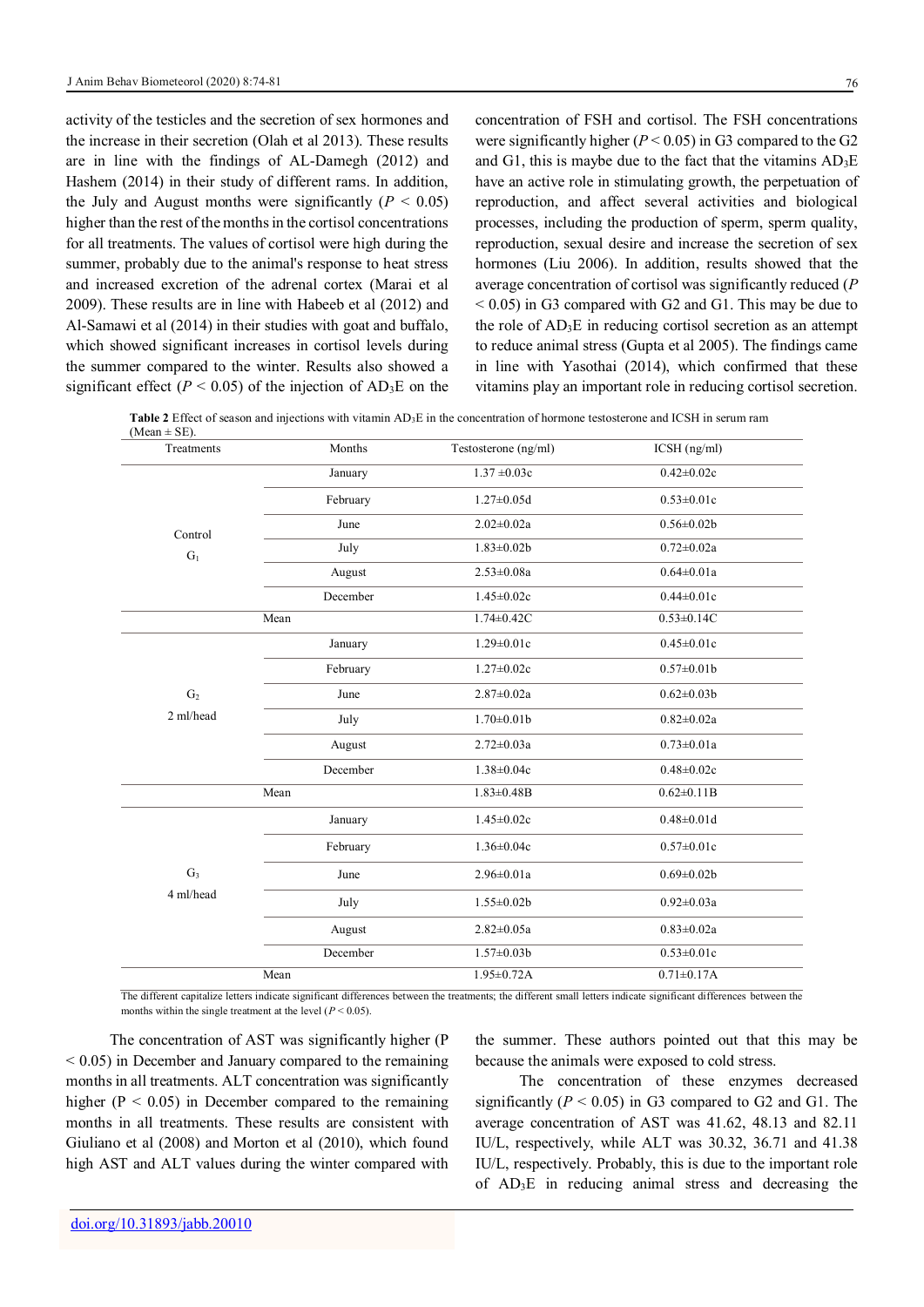concentration of these enzymes (Gupta et al 2005; Yasothai 2014).

Table 5 shows that the month had a significant effect  $(P \leq 0.05)$  in total protein concentration and albumin. The months of December, August and January were significantly

higher (*P* < 0.05). This may be due to variations in temperature during these months, which stimulates the adrenal gland to secrete catecholamine and increase rates of non-carbohydrate substances and thus increase the release of proteins in blood plasma (Habeeb et al 2008a).

| Treatment       | Months   | FSH (ng/ml)       | Cortisol (ng/ml)   |
|-----------------|----------|-------------------|--------------------|
| Control         | January  | $1.36 \pm 0.02c$  | $12.70 \pm 0.10d$  |
| $G_1$           | February | $1.32 \pm 0.01c$  | $13.75 \pm 0.05d$  |
|                 | June     | $1.50 \pm 0.01$ b | $16.13 \pm 0.05c$  |
|                 | July     | $1.58 \pm 0.02a$  | $17.25 \pm 0.05$   |
|                 | August   | $1.85 \pm 0.01a$  | $20.13 \pm 0.02a$  |
|                 | December | $1.42 \pm 0.02c$  | $12.20 \pm 0.05d$  |
|                 | Mean     | $1.47 \pm 0.12C$  | $15.36 \pm 2.86$ A |
| $\overline{G2}$ | January  | $1.44 \pm 0.01c$  | $12.28 \pm 0.07d$  |
| 2 ml/head       | February | $1.41 \pm 0.01c$  | $13.07 \pm 0.04$ d |
|                 | June     | $1.56 \pm 0.02b$  | 14.26±0.03c        |
|                 | July     | $1.67 \pm 0.03a$  | 15.72±0.32b        |
|                 | August   | $1.71 \pm 0.02a$  | $17.39 \pm 0.11a$  |
|                 | December | $1.46 \pm 0.01c$  | $11.23 \pm 0.15d$  |
|                 | Mean     | $1.54 \pm 0.14B$  | $13.37 \pm 1.10B$  |
| $\overline{G3}$ | January  | $1.45 \pm 0.02c$  | $11.35 \pm 0.05d$  |
| 4 ml/head       | February | $1.52 \pm 0.01$   | 12.72±0.07c        |
|                 | June     | $1.73 \pm 0.02a$  | 14.34±0.11b        |
|                 | July     | $1.82 \pm 0.02a$  | $15.35 \pm 0.13a$  |
|                 | August   | $1.83 \pm 0.03a$  | $16.03 \pm 0.07a$  |
|                 | December | $1.52 \pm 0.02b$  | $10.75 \pm 0.09d$  |
|                 | Mean     | $1.67 \pm 0.10$ A | $11.87 \pm 1.40C$  |

| Treatments     | Months   | $AST$ $(UI/L)$     | $ALT$ (UI/L)       |
|----------------|----------|--------------------|--------------------|
|                | January  | $76.17 \pm 3.62a$  | $500.11 \pm 1.63a$ |
|                | February | $36.80 \pm 2.17c$  | $28.13 \pm 1.07$ d |
| Control        | June     | $68.22 \pm 2.51a$  | $48.22 \pm 2.80b$  |
| $G_1$          | July     | $56.22 \pm 0.04b$  | $42.72 \pm 3.13c$  |
|                | August   | 59.34±1.77b        | $46.11 \pm 2.17c$  |
|                | December | $63.77 \pm 7.23a$  | $58.11 \pm 2.02a$  |
| Mean           |          | $82.11 \pm 5.23$ A | 41.38±7.92A        |
|                | January  | $62.15 \pm 2.21a$  | $39.21 \pm 1.02b$  |
|                | February | $28.79 \pm 1.04c$  | $22.14 \pm 1.07$ d |
| G <sub>2</sub> | June     | $58.22 \pm 1.02a$  | $42.61 \pm 1.02b$  |
| 2 ml/head      | July     | $43.12 \pm 1.07$   | $38.67 \pm 2.03c$  |
|                | August   | $48.13 \pm 1.58b$  | $41.14\pm2.06b$    |
|                | December | $52.11 \pm 1.10a$  | $52.13 \pm 2.01a$  |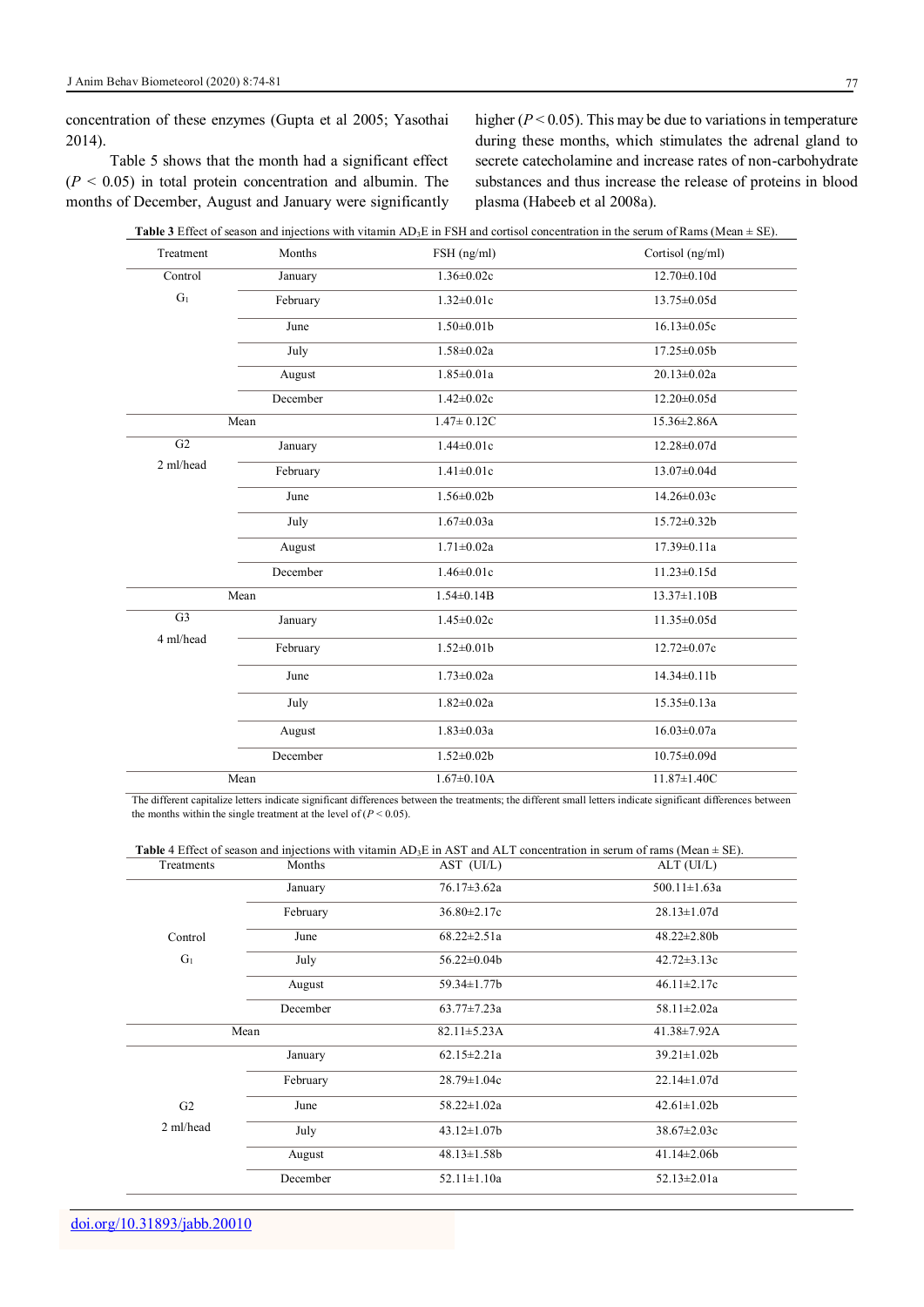|                | Mean     | $48.13\pm6.28B$    | $36.71 \pm 3.04B$  |
|----------------|----------|--------------------|--------------------|
|                | January  | $58.13 \pm 6.02a$  | $33.02 \pm 1.07$   |
|                | February | $27.14 \pm 3.04c$  | $11.18 \pm 1.02d$  |
| G <sub>3</sub> | June     | $41.14\pm4.05a$    | $35.04 \pm 1.11$   |
| 4 ml/head      | July     | $38.50 \pm 1.07$   | $28.16 \pm 1.28c$  |
|                | August   | $42.16 \pm 1.92b$  | $32.14 \pm 1.34 b$ |
|                | December | $45.14 \pm 1.78a$  | $42.17 \pm 1.82a$  |
|                | Mean     | $41.62 \pm 7.08$ C | $30.32 \pm 2.28$ C |

The different capitalize letters indicate significant differences between the treatments; the different small letters indicate significant differences between the months within the single treatment at the level  $(P \le 0.05)$ .

| <b>Table 5</b> Effect of Season and Injection with Vitamin AD <sub>3</sub> E in Total Protein, Albumin and Globulin in the serum of rams (Mean $\pm$ |  |  |
|------------------------------------------------------------------------------------------------------------------------------------------------------|--|--|
| SE).                                                                                                                                                 |  |  |

| .              |          | <b>Total Protein</b> | Albumin           | Globulin          |
|----------------|----------|----------------------|-------------------|-------------------|
| Treatments     | Months   | (gm/100ml)           | (gm/100ml)        | (gm/100ml)        |
|                | January  | $7.35 \pm 0.08a$     | $4.37 \pm 0.08a$  | $2.99 \pm 0.11a$  |
|                | February | $6.80 \pm 0.07a$     | $3.85 \pm 0.15b$  | $2.95 \pm .14a$   |
| Control        | June     | $5.80 \pm 0.05$      | $3.23 \pm 0.13d$  | $2.78 \pm 0.42b$  |
| $\mathrm{G}_1$ | July     | $4.92 \pm 0.05$      | $2.84 \pm 0.16c$  | $2.09 \pm 0.18$   |
|                | August   | $4.00 \pm 0.10c$     | $2.37 \pm 0.26c$  | $1.63 \pm 0.07c$  |
|                | December | 7.32±0.09a           | $4.16 \pm 0.04a$  | $3.15 \pm 0.06a$  |
| Mean           |          | $6.03 \pm 1.28$ C    | $3.47 \pm 0.72C$  | 2.38±0.58C        |
|                | January  | $7.74 \pm 0.14a$     | $4.58 \pm 0.61a$  | $3.16 \pm 0.21a$  |
|                | February | $7.20 \pm 0.12a$     | $4.11 \pm 0.52b$  | $3.10 \pm 0.11a$  |
| G <sub>2</sub> | June     | $6.09 \pm 0.08$      | $3.47 \pm 0.32c$  | $2.03 \pm 0.52b$  |
| 2 ml/head      | July     | $5.11 \pm 0.09c$     | $3.09 \pm 0.09c$  | $1.76 \pm 0.17c$  |
|                | August   | $4.82 \pm 0.12c$     | $2.53 \pm 0.08d$  | $3.21 \pm 0.28a$  |
|                | December | $7.52 \pm 0.09a$     | $4.30 \pm 0.42a$  | $2.04 \pm 0.31$   |
| Mean           |          | $6.74 \pm 1.32B$     | $3.68 \pm 0.74 B$ | $2.64 \pm 0.39 B$ |
|                | January  | $8.13 \pm 0.34a$     | $4.78 \pm 0.12a$  | $3.34 \pm 0.06a$  |
|                | February | $7.72 \pm 0.28a$     | $4.28 \pm 0.17$ b | $3.28 \pm 0.11a$  |
| G <sub>3</sub> | June     | $6.23 \pm 0.27$ b    | $3.61 \pm 0.28c$  | $2.54 \pm 0.09$   |
| 4 ml/head      | July     | 5.78±0.25c           | $3.33 \pm 0.21c$  | $2.14 \pm 1.35c$  |
|                | August   | $5.11 \pm 1.27c$     | $2.78 \pm 0.25d$  | $1.93 \pm 0.07c$  |
|                | December | $7.74 \pm 1.09a$     | $4.56 \pm 0.24a$  | $3.27 \pm 0.51a$  |
| Mean           |          | $7.11 \pm 1.24$ A    | $3.90 \pm 0.82$ A | $2.75 \pm 0.53$ A |

The different capitalize letters indicate significant differences between the treatments; the different small letters indicate significant differences between the months within the single transaction at the level  $(P < 0.05)$ .

On the other hand, the ingestion of nitrogen-rich feedstock contributes to some extent in raising total protein and albumin in blood plasma (Habeeb et al 2008b). In addition, low and high temperatures have an effective effect in stimulating the adrenal glands to increase the secretion of cartons, increased concentration of blood globulin in response to increased animal resistance to stress from temperature variations (Abdelatif et al 2009). Table 5 also showed a significant effect ( $P < 0.05$ ) of AD<sub>3</sub>E injection on globulin, albumin, and total protein concentration. The G3 treatment showed the highest concentration ( $P < 0.05$ ) followed by the G2 and the G1 treatments. The average concentration of total protein, albumin, and globulin in G3 was, 2.75, 3.90, 7.11 g/100 ml respectively, in G2 was 2.64, 3.68, and 6.74 g/100 ml, respectively, and G1 was 2.38, 3.47 and 6.03 g/100 ml respectively. The improvement in the total protein average may be due to injecting with a combination of vitamins  $AD_3E$ has an active role in maintaining the pressure of the osmosis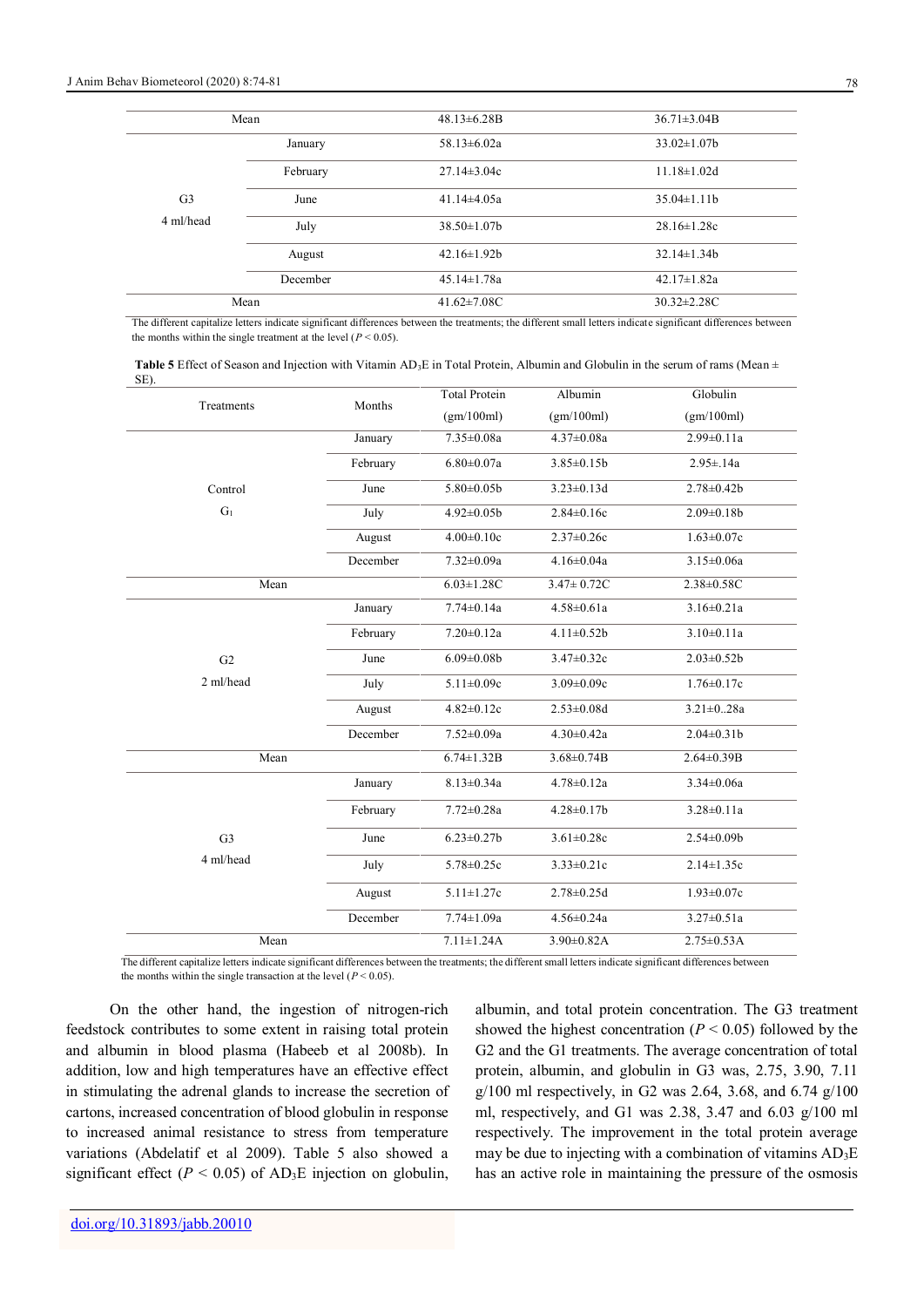of the cells, maintain the process of synthesis of protein and albumin and increase its effectiveness in the synthesis of cellular proteins (Habeeb et al 2008a). It also notes that the values of globulin in G3 treatment, higher than G2 and G1. The reason for the ability of the vitamin  $AD_3E$  mixture to stimulate the immune system by increasing the immunoglobulin. The results were consistent with Abdelatif et al (2009) in their study of Nubian goats.

Tables 6 and 7 shows that the month had a significant effect  $(P < 0.05)$  on the concentration of WBC, PCV, Hb, and RBC blood samples. The reason is that during the summer and at high temperatures, the concentration of oxygen in the atmosphere decreases with changes in osmotic pressure and as a result, an increase in the level of red blood cells because of filling the lack of oxygen concentration (Guyton 1981). Several studies have also found that the summer season increases the ability to transport oxygen within the animal's

body by increasing the number of red blood cells and hemoglobin (Elssia 2011).

The increase in blood cell volume (PCV) reflects the adaptation process to resist heat stress and increase blood viscosity (El-Nouty et al 1990). The increase in the number of white blood cells in the summer because of increased heat stress in the animals affect the immune system. The preparation of white blood cells as a means to resist heat stress in the animal (Okab et al 2008). Tables 5 and 6 shows there was a significant effect  $(P < 0.05)$  for injection with AD3E mixture on the concentration of WBC, PCV, Hb, and RBC. The G3 treatment showed a significant concentration ( $P \leq$ 0.05) compared to G2 and G1. The RBC averages, were 8.23, 7.79 and 7.33 ( $\times$  10<sup>6</sup> cell/ml), the concentration of Hb was 10.31, 9.28 and 8.48 gm/100ml, the concentration of PCV was 26.89%, 25.26%, and 24.02 %, and WBC mean were 3.07, 2.78 and 2.46  $1(x 10^6 \text{ cell/ml})$  in G3, G2 and G1 treatment respectively.

| Treatment      | Months   | <b>RBC</b>              | Table 6 Effect of season and injections with vitamin $AD_3E$ in the concentration of RBC and Hb in the blood of rams (Mean $\pm$ SE).<br>Hh |
|----------------|----------|-------------------------|---------------------------------------------------------------------------------------------------------------------------------------------|
|                |          | $(\times 10^6$ cell/ml) | (gm/100ml)                                                                                                                                  |
|                | January  | $6.02 \pm 0.02c$        | $7.11 \pm 1.10b$                                                                                                                            |
| Control        | February | $6.72 \pm 0.03b$        | $7.07 \pm 0.08$                                                                                                                             |
| G1             | June     | $8.29 \pm 0.07a$        | $11.82 \pm 0.05a$                                                                                                                           |
|                | July     | $8.36 \pm 0.04a$        | $12.01 \pm 0.03a$                                                                                                                           |
|                | August   | $8.73 \pm 0.07a$        | $12.09 \pm 0.06a$                                                                                                                           |
|                | December | $6.84 \pm 0.02b$        | $6.82 \pm 1.02c$                                                                                                                            |
|                | Mean     | $7.33 \pm 1.08C$        | $8.48 \pm 2.0C$                                                                                                                             |
| G2             | January  | $6.21 \pm 1.10b$        | $7.45 \pm 0.05$                                                                                                                             |
| 2 ml/head      | February | $6.91 \pm 1.07$         | $7.75 \pm 0.08b$                                                                                                                            |
|                | June     | 8.70±0.09a              | $12.12 \pm 0.06a$                                                                                                                           |
|                | July     | $9.00 \pm 0.08a$        | $2.18 \pm 0.04a$                                                                                                                            |
|                | August   | $9.11 \pm 1.01a$        | $12.74 \pm 0.05a$                                                                                                                           |
|                | December | $6.82 \pm 0.08c$        | $7.12 \pm 0.02c$                                                                                                                            |
|                | Mean     | $7.79 \pm 1.20 B$       | $9.28 \pm 1.01B$                                                                                                                            |
| G <sub>3</sub> | January  | $7.15 \pm 0.04c$        | $7.91 \pm 0.02c$                                                                                                                            |
| 4 ml/head      | February | $7.72 \pm 0.08b$        | $8.12 \pm 0.04b$                                                                                                                            |
|                | June     | 8.92±0.06a              | 12.35±0.03a                                                                                                                                 |
|                | July     | $9.11 \pm 0.09a$        | $12.74 \pm 0.06a$                                                                                                                           |
|                | August   | $9.25 \pm 0.52a$        | $13.15 \pm 0.05a$                                                                                                                           |
|                | December | $7.21 \pm 0.76c$        | $7.61 \pm 0.02b$                                                                                                                            |
|                | Mean     | $8.23 \pm 0.92$ A       | $10.31 \pm 2.51$ A                                                                                                                          |

The different capitalize letters indicate significant differences between the treatments; the different small letters indicate significant differences between the months within the single transaction at the level  $(P < 0.05)$ .

This improvement in blood qualities due to injections with AD<sub>3</sub>E vitamins is essential for sustaining vital animal activities and is essential for the maintenance and improvement of blood tissue (Infascell et al 2005).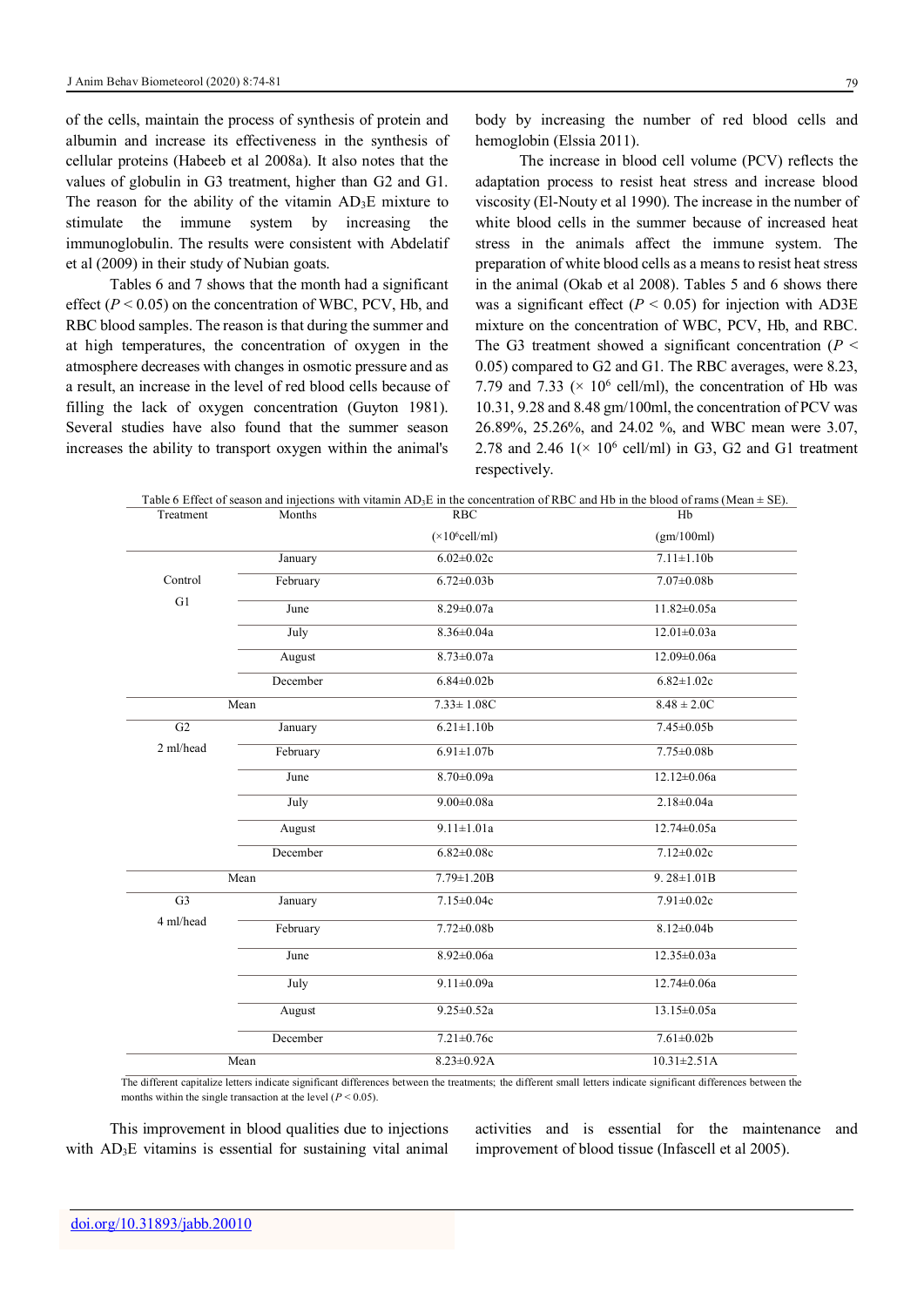| Treatment      | Months   | PCV $(%$          | $WBC(\times 10^3$ cell/ml) |
|----------------|----------|-------------------|----------------------------|
|                | January  | 24.72±0.05b       | $2.25 \pm 0.02b$           |
|                | February | 25.07±0.07b       | $2.38 \pm 0.04 b$          |
|                | June     | $26.11 \pm 0.02a$ | $2.40 \pm 0.04$            |
| Control        | July     | 27.16±0.04a       | $2.75 \pm 0.06a$           |
| G1             | August   | 28.23±0.04a       | $2.90 \pm 0.02a$           |
|                | December | 24.12±0.07c       | $2.07 \pm 0.03c$           |
|                | Mean     | 24.02±1.47C       | 2.46±0.29C                 |
|                | January  | 25.21±0.05b       | $2.44 \pm 0.04 b$          |
|                | February | 25.30±0.07b       | $2.77 \pm 0.06 b$          |
| G <sub>2</sub> | June     | $26.81 \pm 0.07a$ | $2.79 \pm 0.06 b$          |
| 2 ml/head      | July     | 27.80±0.05a       | $3.02 \pm 0.08a$           |
|                | August   | 28.75±0.05a       | $3.11 \pm 0.05a$           |
|                | December | 24.45±0.04c       | $2.35 \pm 0.04c$           |
| Mean           |          | $25.26 \pm 1.11B$ | $2.78 \pm 0.42 B$          |
|                | January  | 25.70±0.05c       | $2.52 \pm 0.02c$           |
|                | February | 26.18±0.06c       | $2.92 \pm 0.07$ b          |
| G <sub>3</sub> | June     | 26.74±0.07b       | $3.08 \pm 0.05 b$          |
| 4 ml/head      | July     | 28.08±0.05a       | $3.34 \pm 0.05a$           |
|                | August   | $29.11 \pm 0.02a$ | 3.85±0.08a                 |
|                | December | $25.61 \pm 0.04$  | $2.62 \pm 0.04c$           |
| Mean           |          | 26.89±1.32A       | $3.07 \pm 0.53$ A          |

**Table 7** Effect of season and vitamin AD<sub>3</sub>E injection in PCV and WBC in the blood of rams (Mean  $\pm$  SE).

The different capitalize letters indicate significant differences between the treatments; the different small letters indicate significant differences between the months within the single transaction at the level  $(P < 0.05)$ .

# **Conclusions**

This study concluded that the injection of rams with vitamin AD3E led to an increase in levels of sex hormones (testosterone, FSH and ICSH), which reflected positively on the sexual behavior, especially in the summer. On the other hand, increase this vitamin led to lower levels of cortisol, AST and ALT enzymes, increase total protein, albumin, globulin, which also improves the sexual performance of rams.

## **Conflict of Interest**

The author declare no conflict of interest.

# **References**

Abdelatif MA, Ibrahim YM, Hassan YY (2009) Seasonal variation in erythrocytic and leukocytic indices and serum proteins of female Nubian goats. Journal of Science and Research 4:168-174.

Al-Damegh AM (2012) Sheep breed type effects on plasma thyrotropin, thyroxine and testosterone in growing ram lambs under hot climate. Journal of Food, Agriculture & Environment 10:530-533.

Ali ABT, Bombo G, Floris B (2009) Does Vitamin E or Vitamin E plus Selenium improve reproductive performance of rams during hot weather. Italian Journal of Animal Science 8:743-754.

Al-Samawi KA, Al-Hassan KJ, Swelum AA (2014) Thermoregulation of female aardi goats exposed to environmental heat stress in Saudi Arabia. Indian Journal Animal Research 48:344- 349.

Bezerra FQG, Aguiar Filho CR, Freitas Neto LM, Santos Junior ER, Chaves RM, Azevedo EMP, Santos MHB, Lima PF, Oliveira MAL (2009) Body weight, scrotal circumference and testosterone concentration in young Boer goat males born during the dry or rainy seasons. South African Journal of Animal Science 39:30-306.

El-Nouty FD, Al-Haidary AA, Salah MS (1990) Seasonal effects on blood temperature, thyroid function, blood glucose and milk production in lactating and dry Holstion cows in semi- arid environment. Arab Gulf Journal for Scientific Research 8:89-103.

Elssia MS (2011) Effect of Gestation and Season on the Haematological and Biochemical Parameters in Domestic Rabbit (*Oryctolagus cuniculus*) British Biotechnology Journal 1:10-17.

Fennema O (2008) Fennema's Food Chemistry. CRC Press Taylor & Francis. pp. 454–455.

Giuliano, S, Director A, Gambarotta M, Trasorras V, Miragaya M (2008) Collection method, season and individual variation on seminal characteristics in the llama (Lama glama). Animal Reproduction Science 104:359–369.